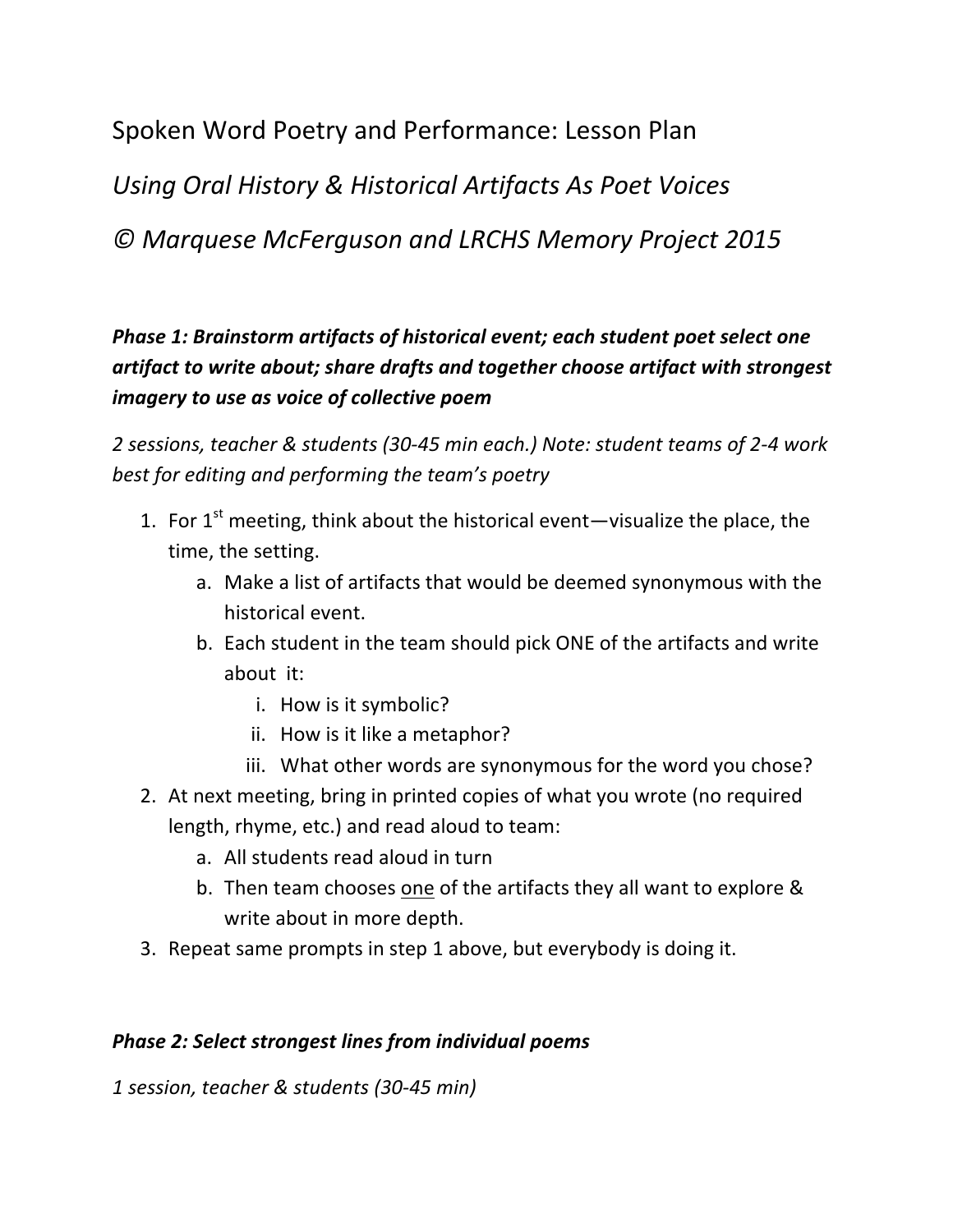- 4. At next meeting, everyone brings printed copies and take turns reading out loud.
	- a. Everyone is equipped with highlighter
	- b. After the read-around, each student highlights the lines they like most in each person's work.

# *Phase 3: Edit into single, combined poem*

*Teacher editing session (allow 2-4 hrs.)* Note: editing can be done by student team, *as experience in genre grows*

- 5. Then teacher takes the chosen lines and creates a single poem. The teacher should keep the following things in mind when constructing the poem:
	- a. Reads in under four minutes
	- b. Is built around one strong clear artifact
	- c. Includes words/phrases/images from oral history of eyewitnesses
	- d. Remember! Use words that listener can see, hear, smell, touch, taste!

# *Phase 4: Voice the Edited Poem; Orchestrate speaking parts and tone*

*1-2 sessions, teacher and students (total of 1-2 hrs)*

- 6. At the next meeting, the teacher brings the combined script and team reads through. Each poet reads the lines from their draft that made the cut.
	- a. Listen for parts of the poem that are too long, too choppy, too short, disjointed
	- b. Listen for sensations
	- c. Listen for transitions—smooth, abrupt, confusing; can solve with orchestration and choreography
	- d. Listen to suggestion for possible edits. Vote as a group whether or not to make adjustments to the poem.